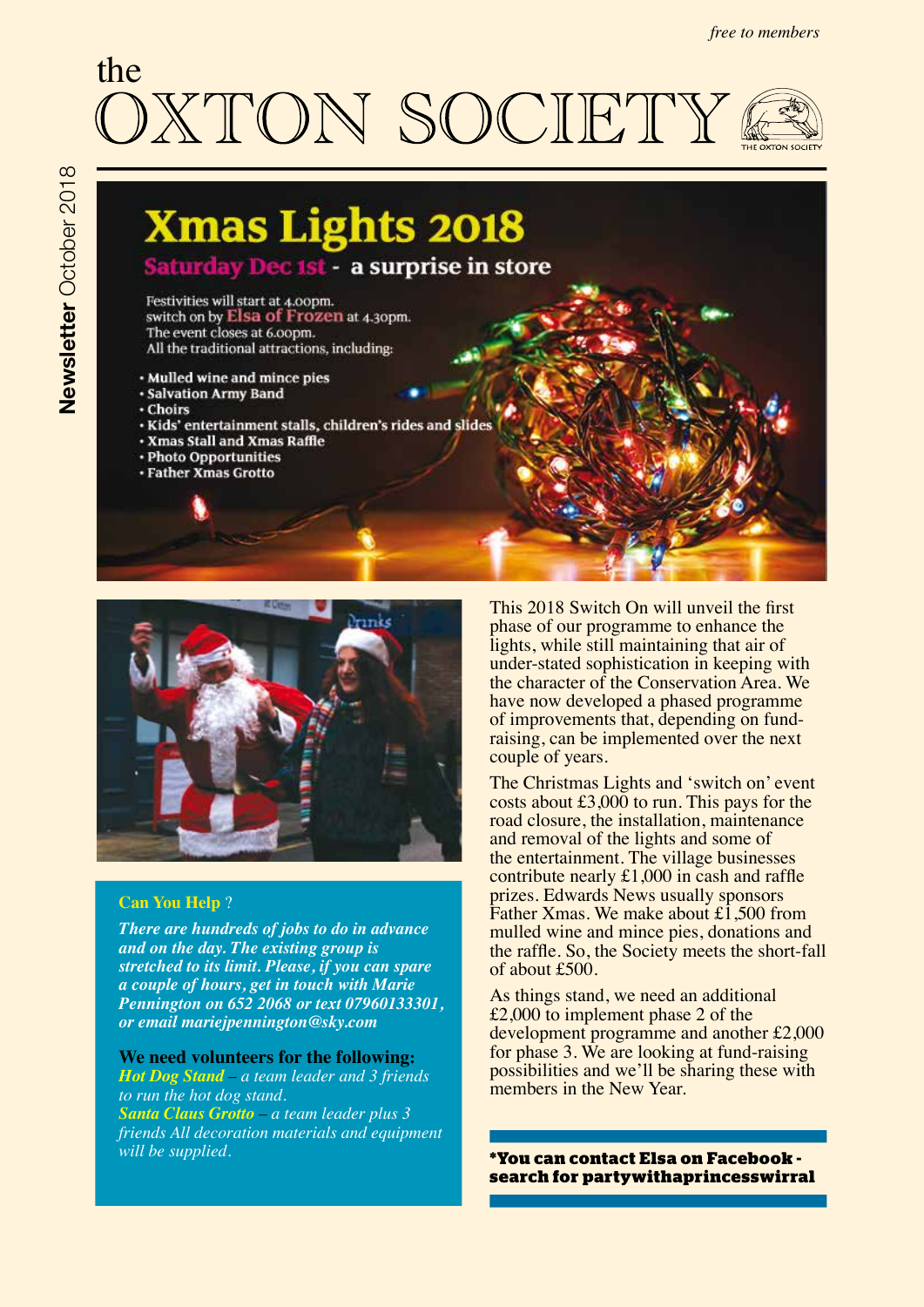# **SAD NEWS – GERARD O'SULLIVAN**



We are sorry to announce the passing of one of our most-valued members and a pillar of the Oxton Community. Gerard O'Sullivan died last week after a long battle with illness. Gerard was known to us as a wonderful baker who, with his wife Jenny, ran the pop-up bakery every Saturday and graced Oxton with his own brand of home-made bread. He ran a street food stall at Secret Gardens and contributed all the takings to our charities. And he still found time to do the donkey work in getting ready for the big day. Only last June he was out with the gang putting up the Hanging Baskets but his remission sadly proved to be a false dawn. We will all miss him very much.

But Gerard was a national as well as a local fgure. He was Culinary Director for Aramark and was their lead in providing catering for the 2012 Olympics.

Aramak's Chief said: 'For over 10 years, Gerard has been one of the brightest stars within our Aramark family. He will be remembered not only for his incredible culinary talents, but more importantly for his generous heart and devotion to developing young and talented chefs around the world. He selfessly shared his knowledge and talents with anyone who expressed an interest in food, nutrition or cooking. His passion for food and people is legendary and he transformed the culinary profle of Aramark UK, winning the hearts and minds of colleagues and clients alike'.

# **Wirral's Local Plan Makes Green Waves**

There is much controversy surrounding the preparation of the local plan for the whole of the Wirral. It has to cover the period between now and 2035 and has been in preparation for over 10 years! Because of this prolonged time period the Government threatened the Council with the removal of their plan making powers. As a result the Council agreed to a new timetable and have now embarked on a wide ranging consultation process.

The controversy is around how much land is needed to satisfy the Government's house building target for this area. Their initial target of 800 dwellings per annum meant the Council having to put forward extensive areas of the green belt for housing.

The provoked huge opposition from many areas of the Wirral and the formation of an alliance to oppose any release of green belt land. Much of the debate has been around the validity of the 800 dwellings target and the latest Government announcement has reinforced this scepticism. The latest forecast from the Government now has a target of 500 dwellings per annum compared to the previous 800. This signifcant reduction could mean a much reduced need for green belt release or no need for any.

The Council are now in discussion with the Government about whether the new target is confrmed. If it is the Council will have to resubmit revised proposals for how much land is required between now and 2035. Hopefully this could alleviate or remove the contentious release of green belt land. But who knows…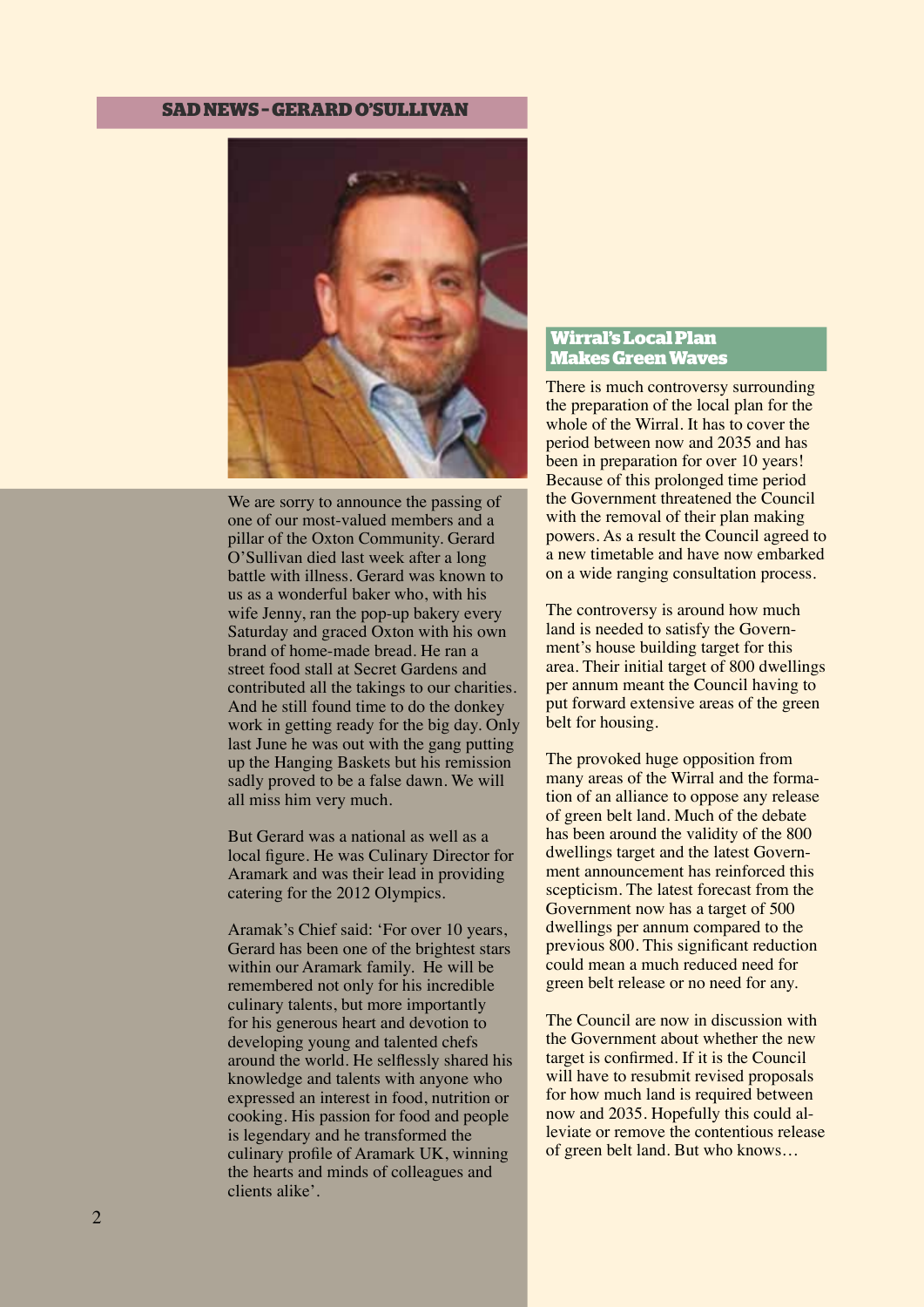# **Another Great Year: The Annual General Meeting**

The Society's Annual General Meeting was held on 13th September 2018 at the Williamson Art Gallery and Museum. Chair of the Society, Rhiannon Evans, highlighted the Society's great achievements since the AGM in 2017:

• Royal Horticultural Society Gold Medal for the village hanging baskets and the Special Recognition Certifcate and Best Newcomer Trophy for Secret Gardens

• Financial success of Secret Gardens in 2017, with £22,000 shared between three charities

• Start of building work on the Bank Site in the Village Centre, thanks to the persistent effort of the Society

• Launch of the redesigned website, thanks to the work of Jeff Willis and Carolyn Weber.

• Success of the History Group, with new Blue Plaques to Sir Philip Denton Toosey and, in 2018, to Edith Smith.

The Chair highlighted planned activities for the coming year, including new Christmas lights, contributions to landscaping in the Village Centre, further Blue Plaques and publications. Society Secretary, Alan Chape, also Chair of the Conservation Areas Wirral, outlined the work of this group and the national concerns about the viability of conservation areas.

Society Treasurer, Griff Round, presented his fnancial report. The Society's fnancial reserves had improved compared with the previous year. Questions from the audience covered the reasons for retaining a printed, rather than electronic newsletter and the way in which charities are chosen to collaborate with the Society in Secret Gardens.

The following were elected:

- Chair: Rhiannon Evans
- Vice-Chair: Jeff Willis
- Secretary: Alan Chape
- Treasurer: Griff Round

• Committee members: Jane Horton, Steve Weber, Carolyn Weber, Steve Ferguson, Patrick Toosey, Bob Knowles, Dave Barden, John Booth, Chris

Jarrey, George Harrison. Eileen Lang was elected as a new member of the Committee. This leaves two vacancies for ordinary Committee members.

An Oxton Design Award was presented by David Ainsley, architect and member of the Design Award Group to Joanne Piercy for the improvement of the exterior of Chutney Street Food. Three commendations were also presented to: Francis and Danielle Johnson for exterior refurbishment at 16 Claughton Firs; Phil Stafford for the sandstone wall at 53 Rose Mount; Paul and Kate Wyness for the exterior of Greens in Village Road.

Two Awards were made for Outstanding Contributions to Oxton. Alan Chape presented the frst to Alan Brighouse, who has had a lifelong association with the Village, as a Liberal Party Councillor from 2010 to 2014 and a regular supporter of the Society.

Jeff Willis, Vice-Chair, presented the second award to Steve Ferguson, who has been a member of the Society Committee for 27 years. Jeff explained that Steve helped to start Secret Gardens in 2001 and has had a primary role ever since in co-ordinating the event; initiated and ran the Tree Group; developed the Society's membership database; edited the newsletter and continues to undertake its distribution.

The Chair thanked all members present for their contributions, the Committee, all volunteers and garden owners for their work during the year, businesses for their support, and Sue Chape and her team for refreshments.

The event was followed by a presentation by architectural historian Peter de Figueiredo on '*Conservation Areas: Sustainable Places?(see insert)*







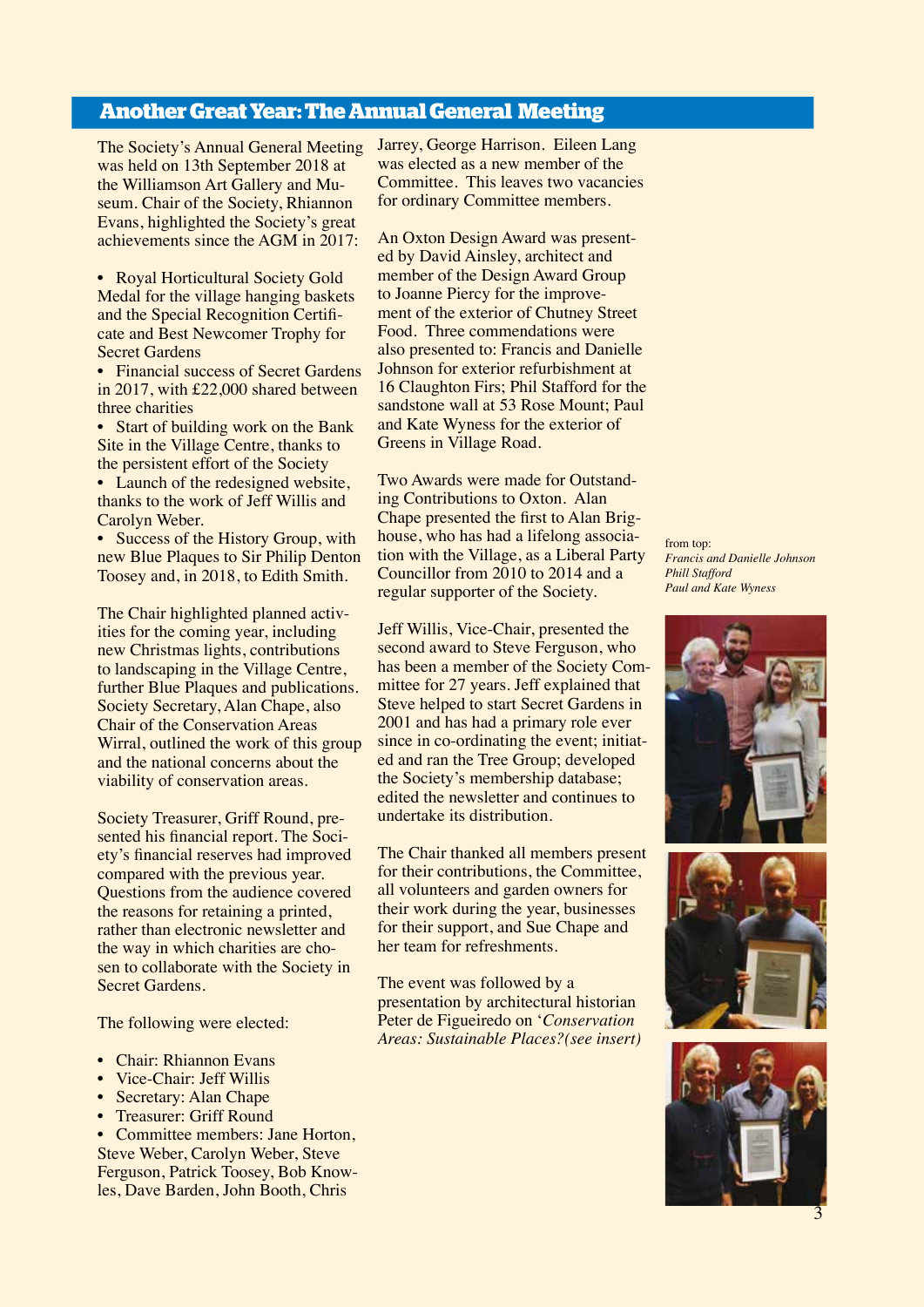#### **15th Oxton Art Fair, 2018**



In terms of numerology, the number 15 is the number for 'harmony, innovation and family'. Oxton Art Fair can offer all three, as it returns to the Williamson Art Gallery on November 24th for its 15th year.

Harmony: This year, there are 19 professional and semi-professional artists and friends who will come together to showcase their work across three gallery rooms.

Innovation : Members and annual guests will present a diverse mix of interesting and innovative art in the form of; photography, printmaking and painting. Plus, beautifully hand-crafted pieces including; ceramics, jewellery, woodcraft and textiles. Viewed as Wirral's must-visit pre-Christmas event, it gives both gift buyers and browsers a chance to chat to the artists about their work and if they choose, purchase a truly individual piece for their friends, family or home.

Family: There will be children's art activities on throughout the weekend and refreshments for sale in the fabulous Williamson Café to help make this a truly all-round family event.

This year, the fair will be opened by Angela Samata, Winston Churchill Fellow for research into Outsider Art and former co-ordinator of the John Moores Painting Prize. Angela said: "I'm delighted to be asked to open Oxton Art Fair to the public. Having lived and worked in and around Oxton for many years, I'm constantly impressed by the creativity that fnds its home here. I deeply believe that supporting living artists in their endeavours is one of the greatest

things we can do and I see the Oxton Art Fair as an excellent opportunity to do just that."

The Oxton Art Fair started in 2004 by a group of friends who were aware that there was a core of artists residing in the area. With artists formerly of the area returning from overseas and newcomers attracted to the community atmosphere and picturesque village, the Oxton Art Fair was born. All of the member-artists and craftspeople live in Oxton. All our artists exhibit regularly in the North West, some nationally and a few internationally.

#### **Oxton Art Fair 2018 Williamson Art Gallery & Museum**

Slatey Road, Birkenhead CH43 4UE. Sat November 24, (10am- 5pm) and Sun November 25 (10am-4 pm )

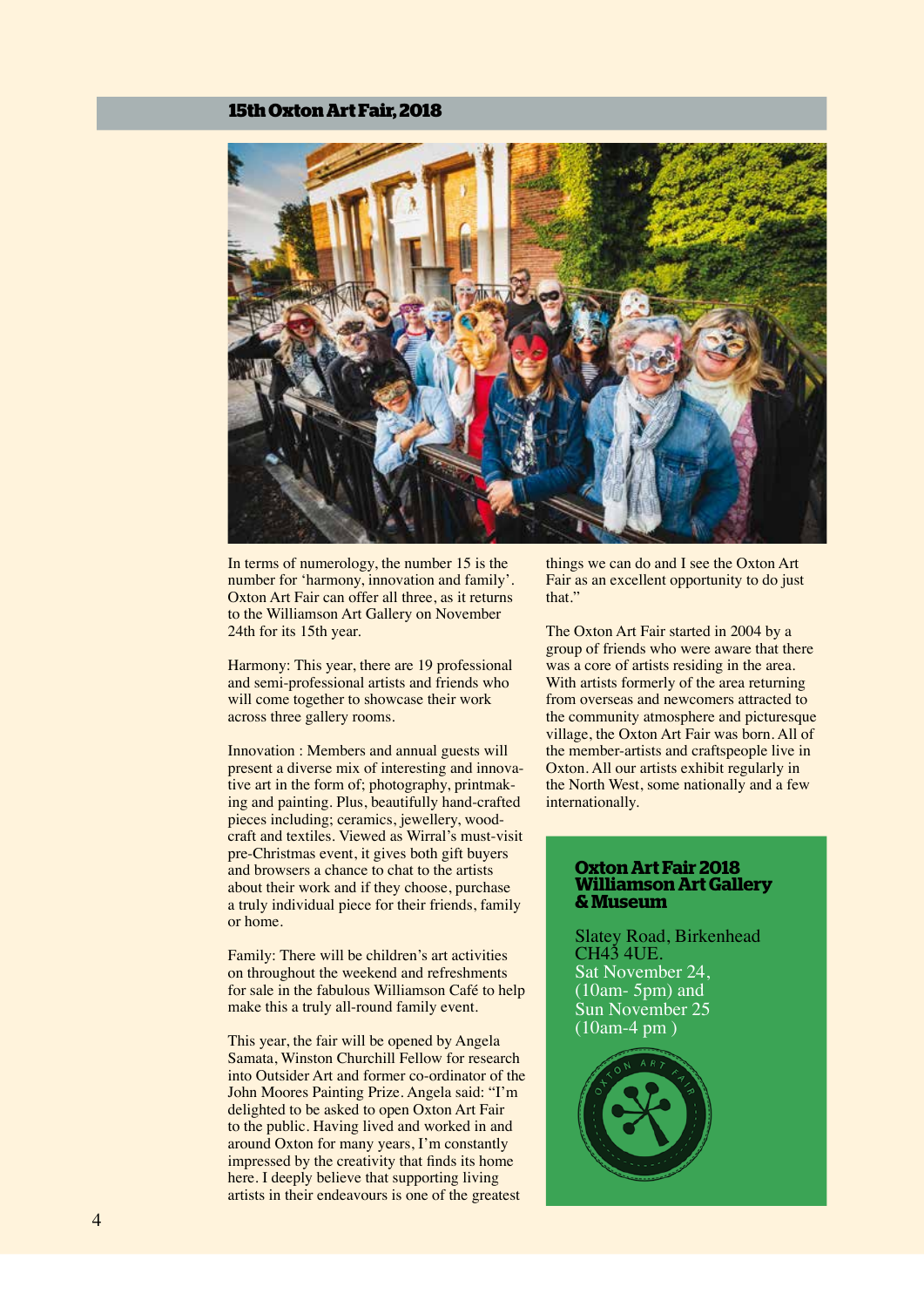# **Can you help with our<br>award-winning<br>Hanging Baskets?**



# John Booth, our coordinator, is retiring after the 2019 season.

We need a replacement coordinator to work with John next year and take over in 2020. The role involves:

- · Jan/Feb place order with our local supplier, Dovecote Nurseries
- · June call-up team of regular helpers, order cherry-picker, to put up baskets
- . June- Oct feed and deadhead baskets and monitor brackets and watering system
- . Oct arrange take-down, compost to Arno Rose Garden, empty baskets to supplier.

Lots of help from our team of volunteers, including transport and back-up/advice from John. You will find the job very rewarding for quite a small amount of time, with constant praise from village users who really appreciate the contribution the baskets make to the village.

If you are interested OR if you want to discuss possibilities, please contact John Booth 07702 408 390 or john booth653@gmail.com



# **More RHS Awards for Oxton's Hanging Baskets !**

Following our four separate RHS awards last year the Society has been nominated for two or more further awards this year. We have been invited to the North West in Bloom Awards Ceremony in Southport's Convention Centre on November 2nd when we expect to receive awards for Hanging Baskets and Secret Gardens in the North West in Bloom "Urban Village" category.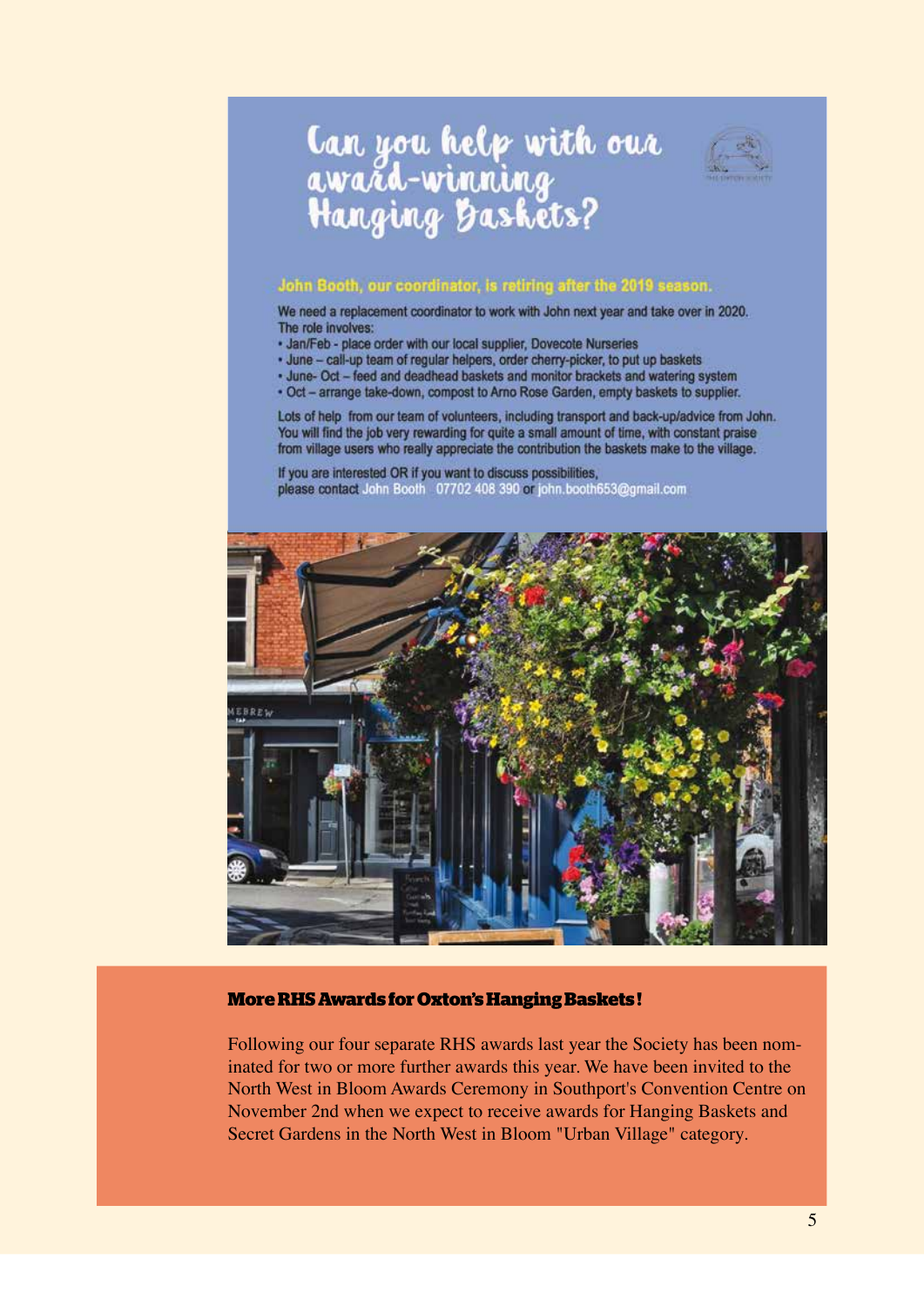# **Secret Gardens Coordination – Could YOU Do It?**

Currently the Secret Gardens Co-ordinators are Jay Little and Lesley McGarrity. They will be retiring from the roles in 2020 so the Oxton Society is seeking new volunteers to take over from Jay and Lesley in 2021. It is very enjoyable to be a part of the event and to see how it all comes together.

The next couple of years will allow for a handover of responsibilities.

Secret Gardens has now been running for 20 years! It is run by an Organising Group of about 15-20 volunteers, each responsible for an aspect of the event, such as catering, entertainment, publicity, programme, volunteers. They are an experienced team who just get on with their own responsibilities. The coordinator's role is set out below:

#### **Pre-event Planning (October-April)**

- a) Planning, convening and running the Organising Group's two meetings in January and April with necessary emails, pre meetings and discussions and administration (familiarity with Word and email needed).
- b) Responding to queries from the public and potential participants.
- c) Troubleshooting and keeping an open eye on planning progress.
- d) Budget awareness (with the Oxton Society Treasurer)
- e) Keeping the Oxton Society Chair aware of any issues, with occasional attendance at an Oxton Society Executive Committee to update them.

#### **On the day (May)**

Being around to see what is going on, usually taking a role as a morning or afternoon duty manager. Assisting in the set up the day before and helping to dismantle infrastructure (such as gazebos, tables) at the end of the event (with help from lots of other volunteers!)

# **Post event (May-July)**

Arrange and distribute thank you letters to sponsors, garden owners and other helpers, and seek and analyse feedback from the Organising Group ready to feed into the following year's event.



#### **Secret Gardens: Rafe Prizes Wanted**

We are seeking prizes of any kind, new or nearly new, for the Secret Gardens raffe in 2019. If you have anything that you might consider donating as a raffe prize please contact Patrick or Monica Toosey (652 1653 or pmtoosey@sky.com) to arrange delivery or collection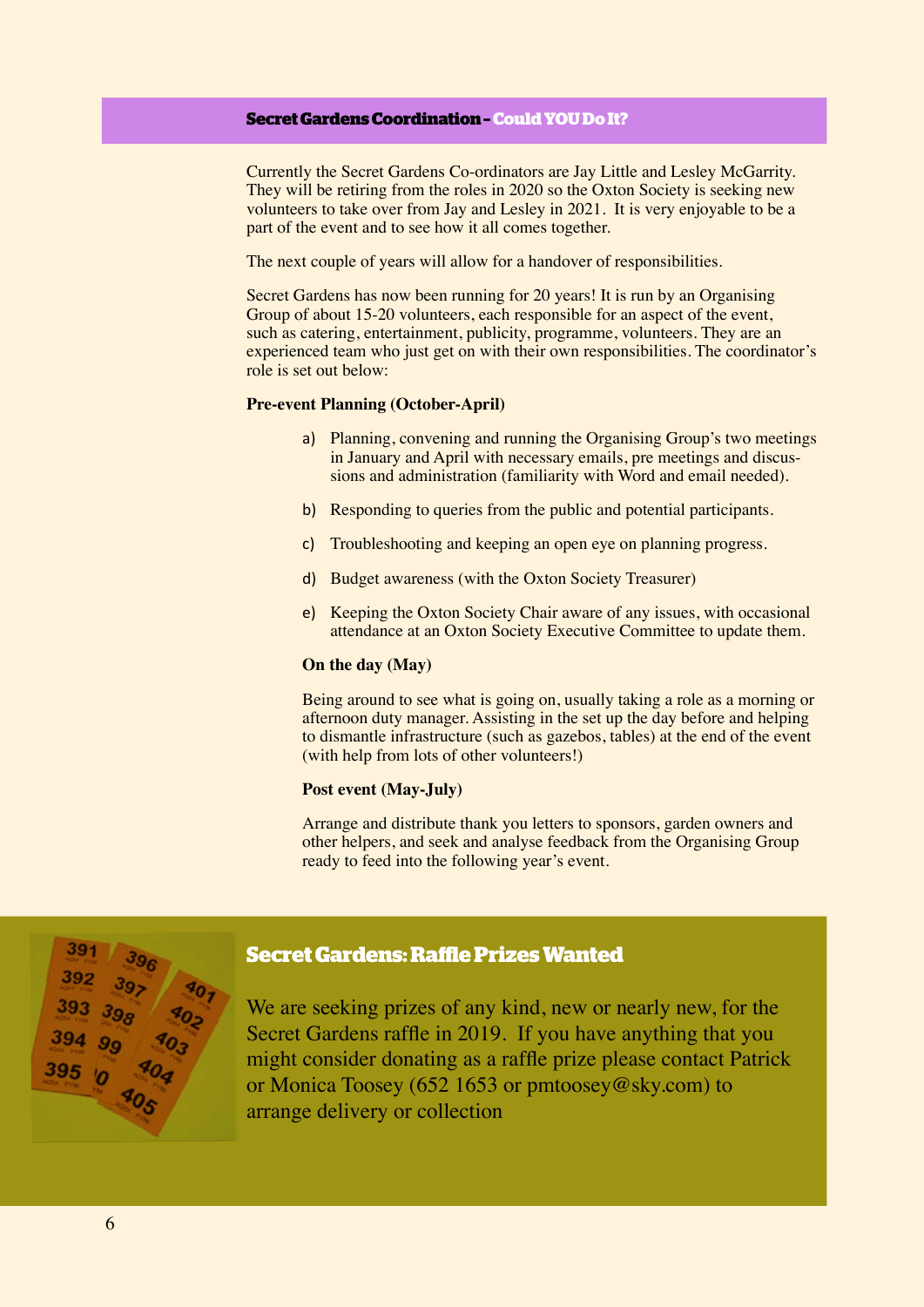#### **Trees**

The Society submitted comments on tree applications as follows:

#### **16 Fairview Road** - *CA/18/0135*

*Proposal*: Fell ash in rear garden as diseased and possibly dangerous

*Comment*: Mature ash tree which has had lower branches removed in the past, not clearly visible from Fairview Road and surrounded by several other large mature trees. If felled there will be little overall impact on the tree-scape in the conservation area. We cannot comment if the tree is diseased or dangerous but if so we have no objections to it being felled.

#### **43 Rose Mount** - *CA/18/0146*

*Proposal*: Fell plum causing excessive shade and affecting stone wall. Replace with Acer or similar

*Comment:* Tree of low amenity value and only partially visible from Rose Mount and Roslin Road. No objections to work proposed, pleased a further tree will be planted as replacement

#### **3 Oxton Lawn Mews** *- CA/18/0159*

*Proposal*: Fell 6 hollies near boundary with Rathmore Road. Replant with a suitable tree

*Comment*: These trees are of low amenity value and we would support their removal and replacement with a single tree that could, in time, provide more impact to the surroundings

#### **Planning**

We have been consulted on five applications since the report to the last meeting, only one of which merited any comment:

#### **28B Claughton Firs** - *COMX/18/00972*

*Proposal*: Conversion from commercial/ office use to residential. This application will be determined under the recently revised regulations which classes most proposals for the conversion of offices to residential use as "permitted development", subject to a "prior approval" procedure to allow the Council to consider whether the proposal raises any issues, including conservation area considerations, which would require a full planning application. *Comment*: 28/28B Claughton Firs are vacant commercial / office premises which appear on the OS map as "garage". The application says the internal conversion will create a 4-bedroom residential property with no change proposed to the external features. If this is

the case then there would be no cause for concern. However, the present entrance and window configuration is unusual, and it may be difficult to fit a conversion around these without making any external alterations. Presumably this is one of the matters the offcers will be looking at to determine whether a full planning application is required.

*None of the following applications raised signifcant issues for the character of the Conservation Area and no comments were submitted:*

#### **24 Claughton Firs** - *APP/18/0076*

*Proposal:* Single storey addition to an existing rear extension which is not visible from the highway.

#### **13 Mount Pleasant** - *APP/18/0081713*

*Proposal:* Two storey rear extension, terrace and detached garage.This property (Grassguards) was subject of a Design Award for sensitive refurbishment in 2015. Although substantial, this proposal will only be visible from the unadopted access to Well Cottages, off Roslin Road. It is understood that neighbour consultations have elicited some support.

#### **11 Templemore Road** - *APP/18/00940*

*Proposal:* Front porch.This is minor frontage development and the parent property has no heritage features that would be harmed.

#### **2 Arno Road** - *APP/18/00983*

*Proposal*: Outbuilding/shed adjacent to front boundary wall. This is minor development which despite its frontage location would not cause harm to the character of the property or street scene. The frontage of the property, including the boundary wall has been the subject of sensitive and high quality repair and improvement work, and the design and materials proposed for this small garden storage unit (including a 'living roof', cedar cladding and screen planting) have been carefully considered to mitigate any visual impact.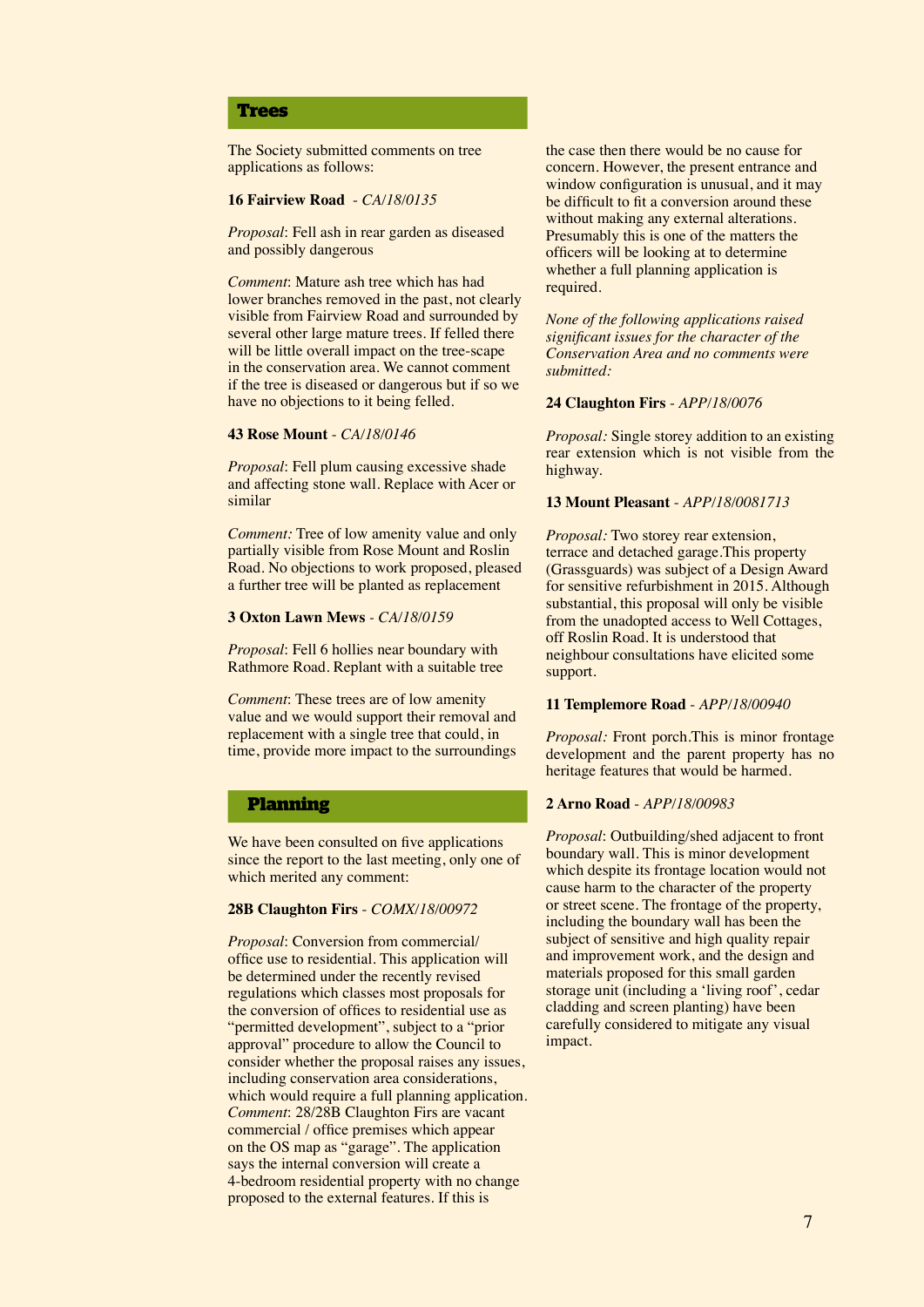# **What's Happening on the Old Bank Site?**



The bank site development is continuing. There was a hold up because of a dispute over the front facing windows. The developer had put forward the idea of plastic windows but with a profle comparable to a wood window frame. The Society acted as a go between the two parties and the developer's proposal was agreed.

In addition there appears to have been a mistaken measurement of the frst floor concrete slab. This has now been replaced with a new floor. Both these matters have caused a signifcant delay. As far as we are aware the intention is to have the roof on the development by Xmas.

The Society is in close contact with the developer and the Council. We have a vested interest in assisting with the process of completing a development worthy of the village. We also have a

joint legal agreement with the developer in securing a quality scheme for the landscaping of the front of the site.

So watch this space. It's been a bumpy ride but we are getting there.

> **spot the diference** Alan Chape's latest posting on Facebook of the Bank site





#### **Contacting the Oxton Society and the Newsletter**

Contributions to the Newsletter are welcome and should be sent to the Editor by email to *info@oxtonsociety.org.uk*

or by post to the Secretary, 4 Willan Street, CH43 5ST.

You can also contact the society by any of the telephone numbers or email addresses given in this Newsletter and via the Oxton Society website *www.oxtonsociety.org.uk*  Many smart phone apps will get you straight to the Oxton Society website by means of the code printed here.

**Do you have an email address?** If you are not receiving e-mails with news updates, your current email address is not in the database. *Please send it.*  Details are confdential and never passed to 3rd parties.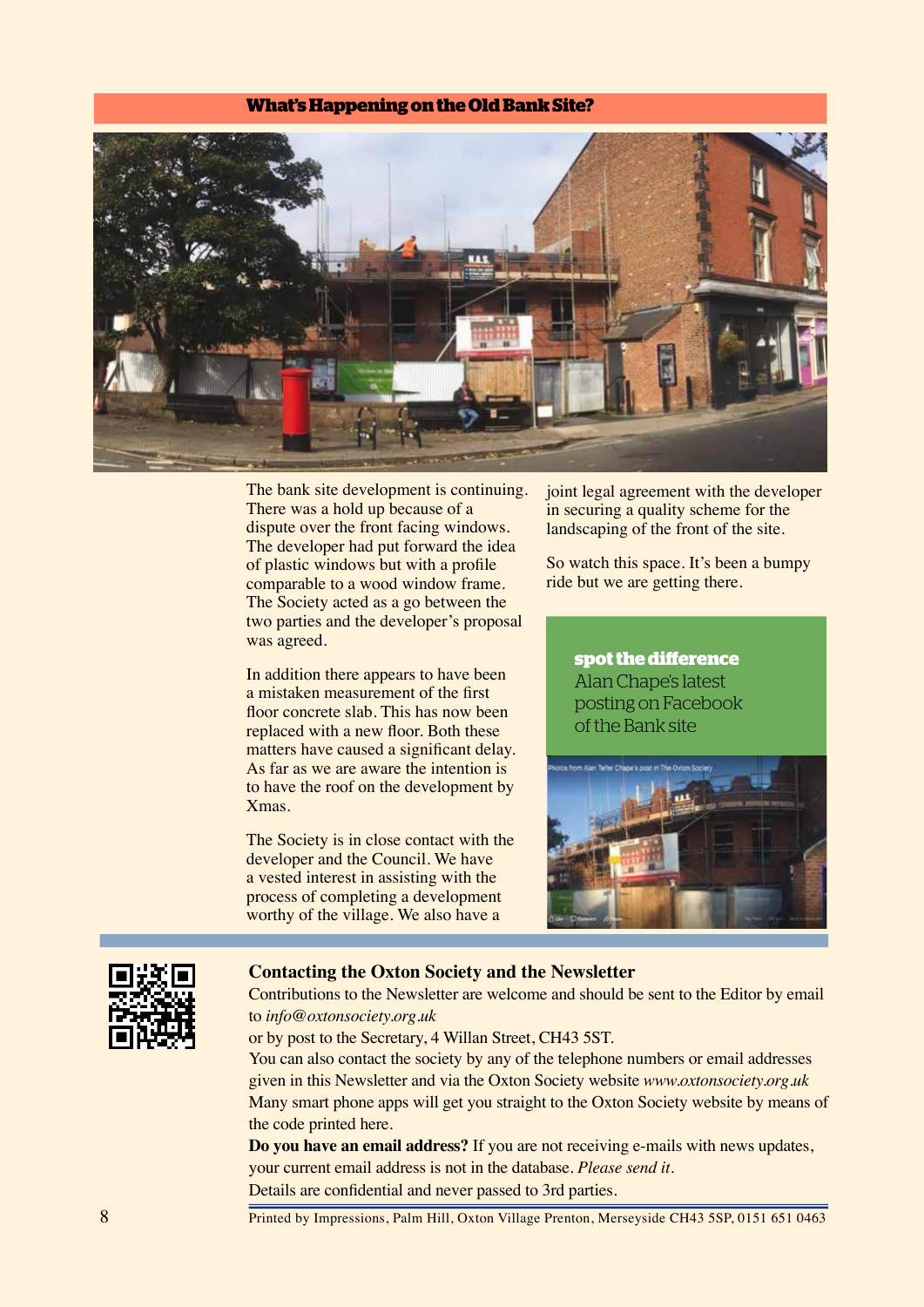This is an abridged version of the talk given by Peter de Figueiredo at the Annual General Meeting of the Oxton Society, 2018

## Conservation Areas: Sustainable Places ?

The 'S' word in the title of my talk is one of those woolly terms that means different things to different people. When the concept of sustainability first came into vogue in the 1980s and 90s, it suggested a global concern for the use of resources, making sure that actions we take in the present do not compromise the ability of future generations to meet their needs. More recently it has become a by-word for good planning. In fact the government's planning bible, the National Planning Policy Framework, states that the purpose of the planning system is to



achieve sustainable development. But what does that mean? The government document runs to 74 pages of densely worded policies that collectively, we are told, defne the meaning of sustainability. Not very useful if you want to understand what makes a place sustainable. So, to get to the heart of the matter, I thought I would work backwards. I have a hunch that conservation areas are, on the whole, models of sustainability, and to test my hypothesis I have looked at their principal characteristics and how these might contribute to sustainability. If I am right, there is a lot to learn from such places, for they can teach us how we can live more sustainably.

Firstly I looked at what goes on in conservation areas – how are they are used, and what is their economic profle. Generally they developed over time, gaining a mix of uses and activities, including houses and fats, people living over shops, small businesses, restaurants,

pubs and churches. Oxton's conservation area is a good example. In such areas, we fnd vitality and diversity which helps to make the local community more self-sufficient. Linked to this is the fact that historic areas are more densely developed. House are often terraced or semi-detached rather than single as on modern housing estates. Often they have frontages directly onto the street. This represents a more efficient use of land, with little wasted space.

Next we can consider movement, how we get around in historic areas. Having a mix of uses means that there isn't the same need for car journeys, and because they were designed for pedestrians, cars can often be an encumbrance. Roads are mostly short, with connecting footpaths, so the layout encourages walking or cycling. So in Oxton you always see people moving around on foot – you rarely do in the suburban estates around. This is good for the environment and also for health and wellbeing. But there is a social factor too. For when you walk from your home to the shops or the pub, you are much more likely to meet your friends and neighbours. This is what sustains communities and can be vital for people living alone or for the elderly, who often fnd entertainment watching street activity from their window. Nobody enjoys looking out of the window at an empty street.

Research has shown that conservation areas support more shops and independent businesses. These can be greengrocers, forists, bakers, printers, small builders, craftsmen and professionals. These are businesses that would not exist in newer shopping or office areas, where the rents are much higher. Oxton again scores well with many independents, and the fact that they are patronised by local people helps to make them viable. That too is a good example of a sustainable community. I believe that we will see more creative and knowledge-based businesses, social enterprises and minority retailers in historic areas as people tire of out-oftown retail parks and supermarkets.

Still on a community theme, historic places can also be a powerful focus of local action. There are many examples